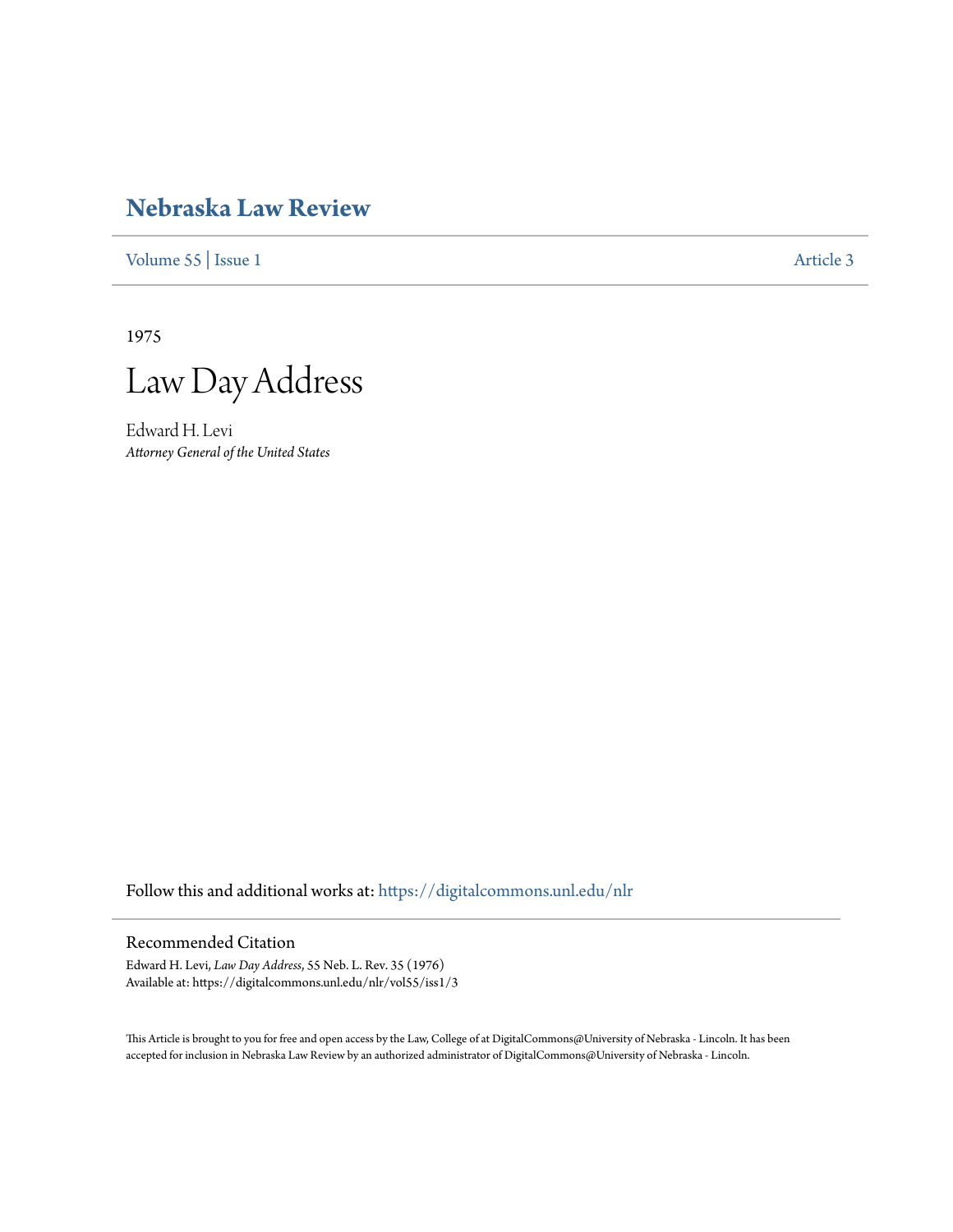### Commentary

By Edward H. Levi\*

## Law Day Addresst

This is a special day for law and for the legal profession. The day has added meaning for the Nebraska bar and the University of Nebraska-Lincoln College of Law. You have dedicated a new law school building to the service of the profession, a building where new attorneys will be introduced to what Sir Edward Coke called "the artificial Reason and Judgment of the law."1 And as they master it, they will become members of a proud and great profession.

But Law Day is not solely a celebration of the legal profession. It is intended for our entire society because law by its virtues and by its defects affects all of us-the powerful and the weak, the learned and the unlearned. We recognize this universality of the law when we speak of the sovereignty of the rule of law under which we all live.

The law which is sovereign is not complete, and it is not perfect. If we measure law by justice, we find it wanting, for we know there are many injustices. Also there is great cynicism about the law now, as there has been at other times. Some see it as merely an instrument in the hands of the powerful for accomplishing their personal aims. Even if we think of law as a noble instrument of society for maintaining civility, we must pause at lack of success. Crime rates, a measure of our lack of civility, have been continuously on the rise. The Federal Bureau of Investigation's latest figures show that the rate of serious crime-murder, forcible rape, robbery, aggravated assault, burglary, larceny, and auto theft-was 17 percent higher in 1974 than in **1973.2** The Bureau has been keep-

<sup>\*</sup> Ph.B. 1932, J.D. **1935,** University of Chicago; J.S.D. 1938, Yale University. Attorney General of the United States.

t On May 1, 1975, Law Day, the new building for the College of Law at the University of Nebraska was dedicated. The culmination of the activities marking this event was the address given by The Honorable Edward H. Levi at a dinner held that evening. This speech is reprinted here as it was delivered.

<sup>1.</sup> C. Bowen, The Lion and the Throne 305 (1956).

<sup>2.</sup> These figures are in the FBI's Uniform Crime Reports for 1974.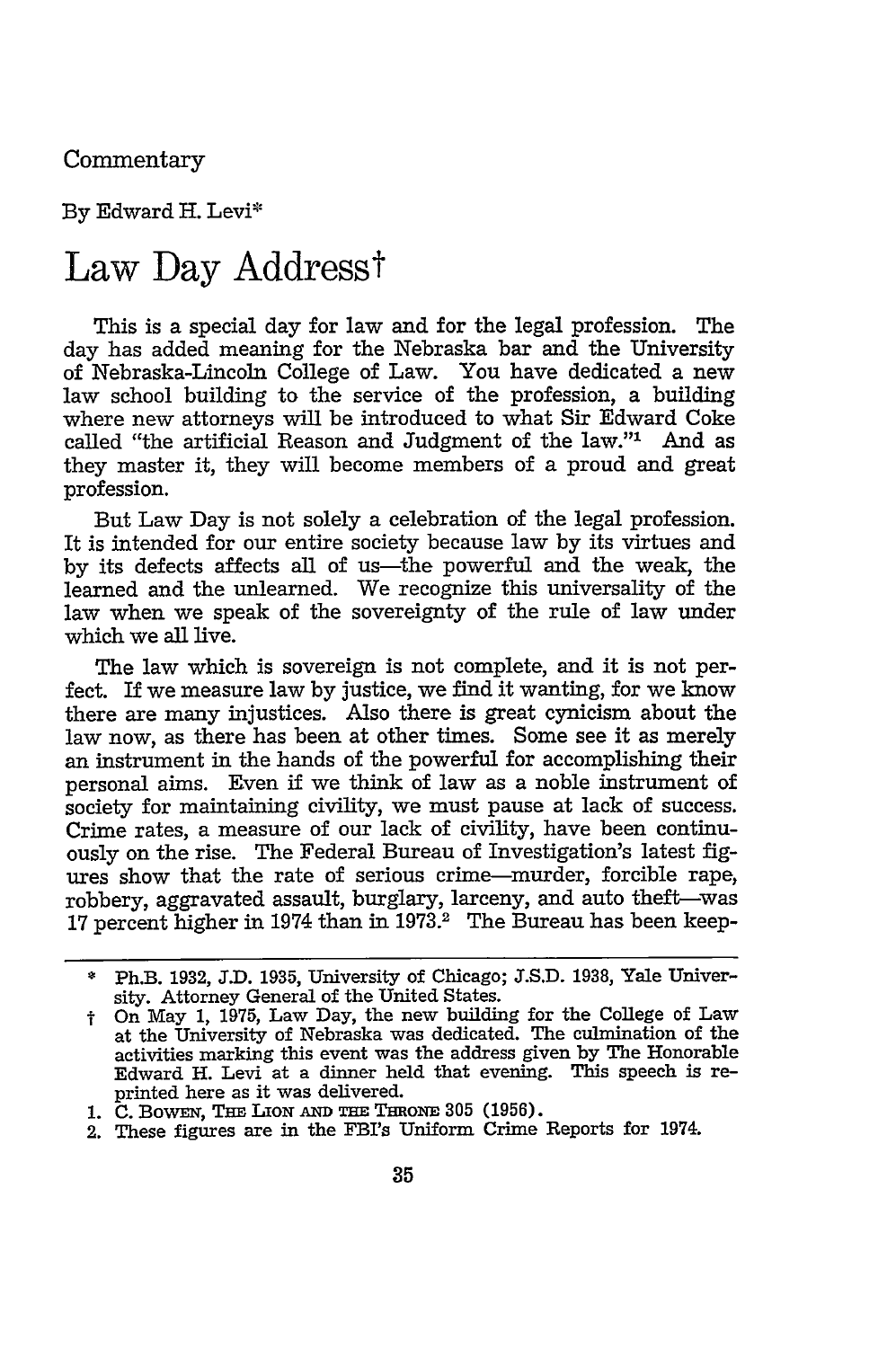ing those figures for 42 years, and it has never computed a greater annual increase than that. The FBI figures do not tell the whole story of crime, and the whole story is by no means more pleasing. A study by the Law Enforcement Assistance Administration<sup>3</sup> has indicated that much crime still goes unreported; that is, it does not even appear in the figures I have cited. And the statistics do not accurately reflect the growing fear the increasing crime rate has inspired.

Of course, the law is imperfect. It is made by man. It reflects his failings, his human weaknesses. But it also reflects his powers and wisdom. It is made by man, and it must contend with the forces man sets against it. It must contend with our conflicting desires and ambitions for power and material goods. It exists in a human society where each man does not necessarily judge correctly in his own cause, where resources for which men compete cannot satisfy them all, where factionalism is probably the inevitable price of diversity.

It is not necessarily a reproach that our society has not fulfilled all its aspirations. In many ways we have progressed far beyond the dreams of the founders who set our law into motion-in our size and numbers, in the distribution of material advantages, in the access to education and in the cultivation of the arts. In many ways our aspirations have changed and will continue to change. Even the good society-perhaps because it is good-cannot ever be wholly satisfied. Indeed the good society must have ideals beyond its attainment. A vital society inevitably has problems which must be solved. It is the responsibility and the joy of the lawyer to try to solve them.

Our society and its law have difficult problems to face today. Not the least of the problems is the increasing resort to the law to settle differences among individuals and organizations once resolved by informal relations of trust and comity. The courts clog with lawsuits brought either because people do not believe they can make their grievance known any other way or because they don't want to give up a single chip in the process of bargaining for an advantageous settlement of their claim. The lawsuit is no longer the last resort. For those who think they are powerless in the face of impersonal and indifferent institutions, the lawsuit is the only resort. And for those who are well-schooled in the resolution of disputes, the lawsuit is a method, not so much for having a tribunal resolve an issue as for forcing a resolution out of court.

<sup>3.</sup> U.S. **DEP'T or** JusTIc, **LAw ENFORCEMENT ASSISTANCE ADMINISTRA-**TION, NATIONAL CRIMINAL JUSTICE INFORMATION AND STATISTICS SERV-**ICE,** CRIMINAL **VICTIMvIZATION SURVEYS IN THE** NATION'S **FIVE** LARGEST **CITIES** (April 1975).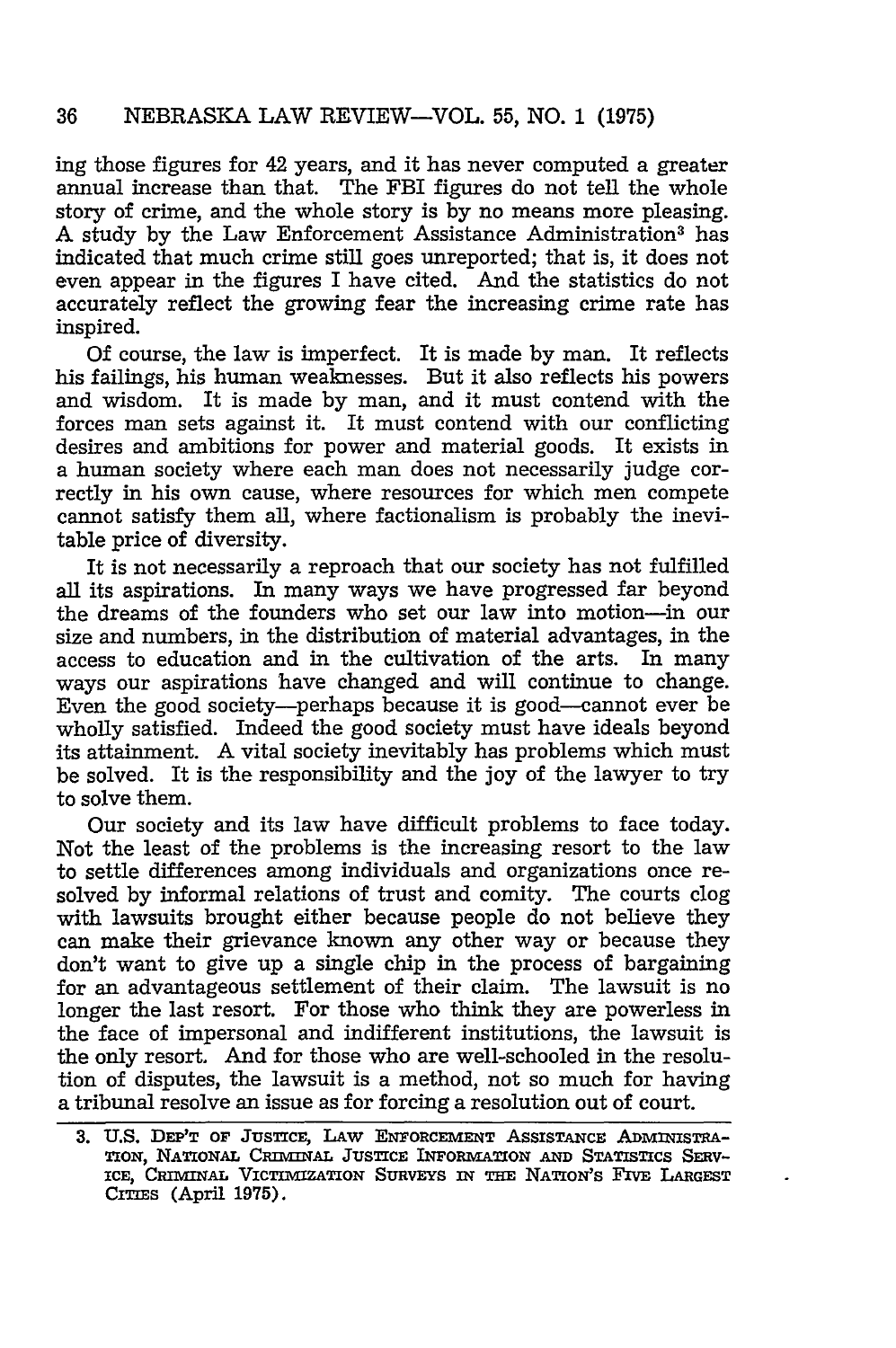As the system of civil justice has become cluttered, the criminal justice system has fallen into incredible disrepair. The burden of increasing crime has put pressures upon the system which it is incapable of supporting. Criminals have learned to use the inefficiency of the system to their own advantage and the result is grave. An unpublished study<sup>4</sup> conducted in one major American city showed that only four percent of the persons arrested for a felony were actually convicted of that felony. Even fewer ever went to prison. FBI statistics show that there are only 19 arrests for every 100 serious crimes reported. The lesson for potential criminals in this is clear: that they can use the law's weakness to avoid being punished. The deterrent force of the law falters upon that lesson. The crime problem spirals upon itself. If the criminal justice system weakens the deterrent force of the law, then there is more crime. And that extra crime puts its burden directly back on the already overwhelmed system.

The law has also outgrown many of its traditional categories as we have called upon it to solve complex, technological problems. For example, while once the law of nuisance served as the bulwark of environmental protection, today its easy maxims are not nearly enough. The law is now called upon to discover what may harm us, strike a subtle balance of harms and benefits, and recognize that the conduct of any one of us may be trivial individually but devastating in the aggregate. The law must concern itself with events so great as an accidental burn-out at a nuclear power plant and so small as the tiny bursts of vapor from the nozzles of aerosol cans. Of course, the law has always been general, has always applied to the great and the small. But the burden put upon our law by scientific knowledge about the consequences of our acts and the technological advances that raise ever more complicated questions of control cause some to yearn for the return of innocence. They might wish for the return of an era in which the threat to our environment might again be as obvious as a chimney belching black smoke now seems to us. But that era will not return. Rather what we must now reach for is a much more delicate balance of interest.

There are problems, indeed, and it is because of these problems, not in spite of them, that the rule of law is so central in maintaining progress. For the rule of law requires that we meet these problems by applying to them our deepest human values. What then is the rule of law?

<sup>4.</sup> These figures came from a study by the VERA Institute in New York City. They have not been published.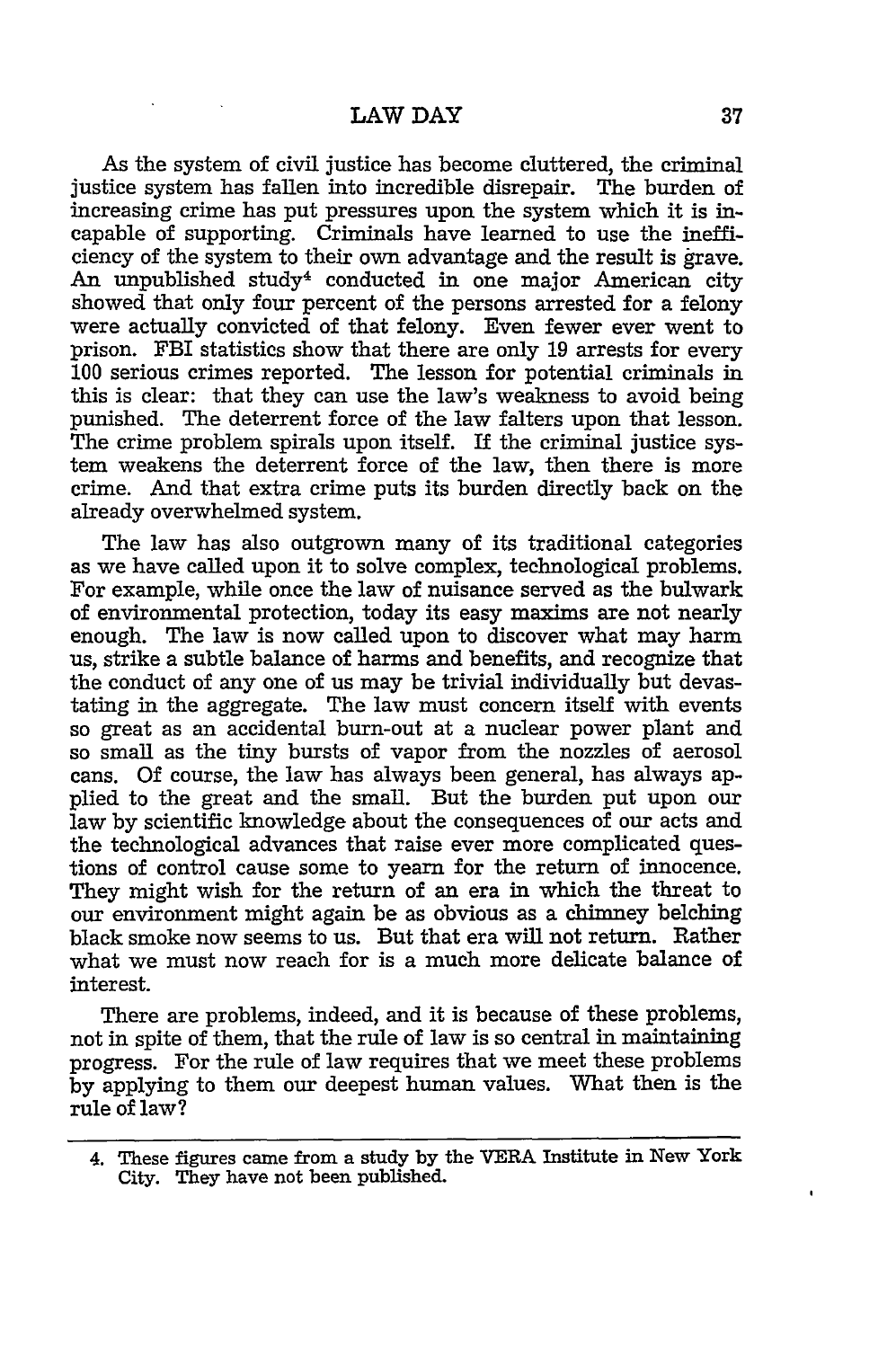#### **38** NEBRASKA LAW REVIEW-VOL. 55, **NO. 1 (1975)**

It is often said upon solemn occasions such as this that ours is a system of laws and not of men. The idea of the rule of law developed in the Middle Ages in an other-worldly context that could distinguish laws from men. In the 13th century in England Bracton argued that since a universal law rules the world, even kings and rulers were subject to the law.5 British history gave content to Bracton's abstract argument, and by the 16th century the medieval idea that a universal law governed the world supported the growing belief in the supremacy of the common law.

That belief is really quite extraordinary. Its development was hardly irresistible. Lord Coke himself resisted it while Attorney General only to advance it powerfully when he became a judge.<sup>6</sup> On a Sunday late in 1608, at Whitehall Palace, Coke, then Chief Justice of Common Pleas, stood before King James I as the King assured him that the King would "ever protect the common law." But Coke replied, you will recall, "The common law protecteth the King," and James flew into a rage, calling Coke's argument traitorous for it set law above the monarch. By Coke's own report, the King proclaimed that since the law was founded upon reason, the King's reason could be the final source of law. To that Coke replied that the King had natural reason as well as any man but that "his Majesty was not learned in the Laws of his Realm of England; and abuses which concern the Life, or Inheritance, or Goods, or Fortunes of his Subjects are not to be decided by natural Reason but by the artificial Reason and Judgment of the Law, which requires long Study and Experience before that a man can attain to the cognizance of it."

The King's reply was explosive. **He** threatened to strike the Chief Justice, and Coke fell prostrate before the King's majestic wrath.

But the next day, from the Bench, Lord Coke issued an order under his seal which again asserted the supremacy of the common law.

Over time Coke's views as to the supremacy of law prevailed and even the Crown's prerogatives became so circumscribed by Parliamentary and judicial limitations that those which remained could only be described as existing as an aspect of the common law exercised by the Crown only because the law allowed it. What does the rule of law mean today? It cannot mean that the law operates independently of men. It must mean that there is some common

**<sup>5.</sup> E.** WADE & G. **PHILLIPs, CoNsTrrTONAL** LAW 49 (5th **Ed. 1931).**

*<sup>6.</sup> See* BowEN, *supra* note 1, at 302.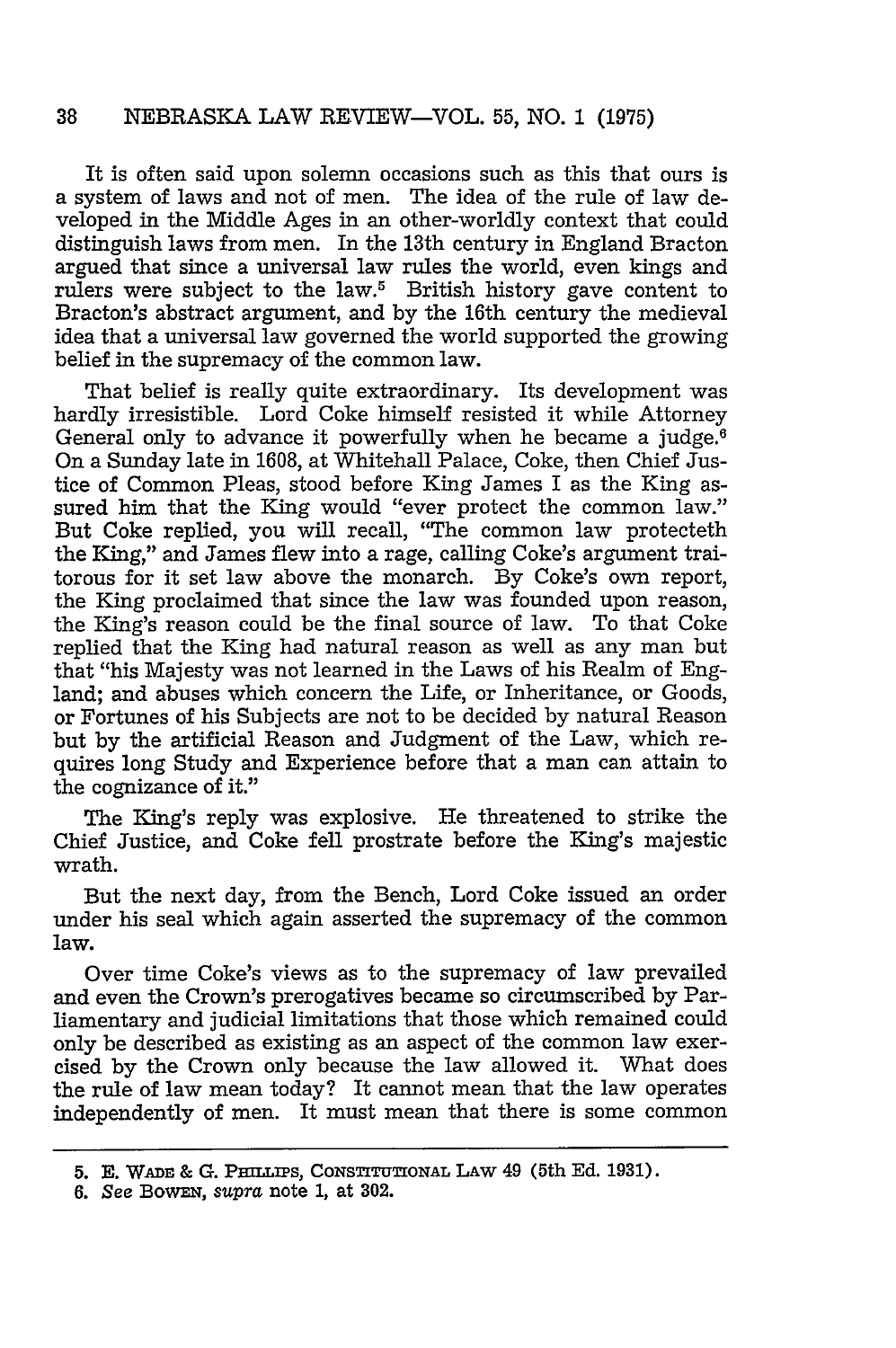center of agreement that informs the conduct of all men who work with the law. Sometimes the rule of law is taken to prohibit discretion in the application of government power. But the law works through words, and words themselves invite discretion in their application. The rule of law, if it means anything in this regard, refers to the disciplined application of words or ideas to the situations they are called upon to influence. No rule is automatic in its application. To a greater or lesser degree the step of determination is always required.

As I said at the outset, the idea of the sovereignty of the rule of law recognizes the universality of the law's effect. It also recognizes the universality of the manner in which law develops. Law is not only the product of lawyers. The whole society uses and interprets the law. And because of that, the law expresses something deep and important about the values we hold as a people. It expresses our strongest commitments and the highest aspirations. Law is not everything in society. The law is only one of a number of institutions through which we express ourselves and which in turn influence us, maintain our customs and change our habits. Thus law takes a place along with family structures, religious beliefs, the expressions of art and the explanations of science. Law embodies the values common to many of those institutions. Law, as the custodian of the historic rights mankind has developed for itself, must never be regarded as the tool of the power of the moment.

The public, the press, the academic community, the artists, all by their assertions and conduct inform and develop the law. As new human values and ideas make their way into common acceptance, they also make their way into the law which translates them into words by which common conduct may be governed. By guiding common conduct, by speaking in words, the law has its own power to educate, to alter commonly held views, to shape the thinking of the public whose thinking in turn shapes the law.

As the law is the custodian of historical value, the legal profession has a special role as the trustee of the law. But what is the nature of the legal profession? It has many different roles.

If one reaches back into legal history the difference between courts and legislatures was much less marked than it is today. Parliament still functions as a high court, a reminder of the time when the distinct functions of legislatures and courts were seen as one. Today the courts and the legislatures operate quite differently, representing separate aspects of the legal system. Nevertheless, the distinction between judging and legislating is quite old. Even though legislatures do sometimes merely restate the law and even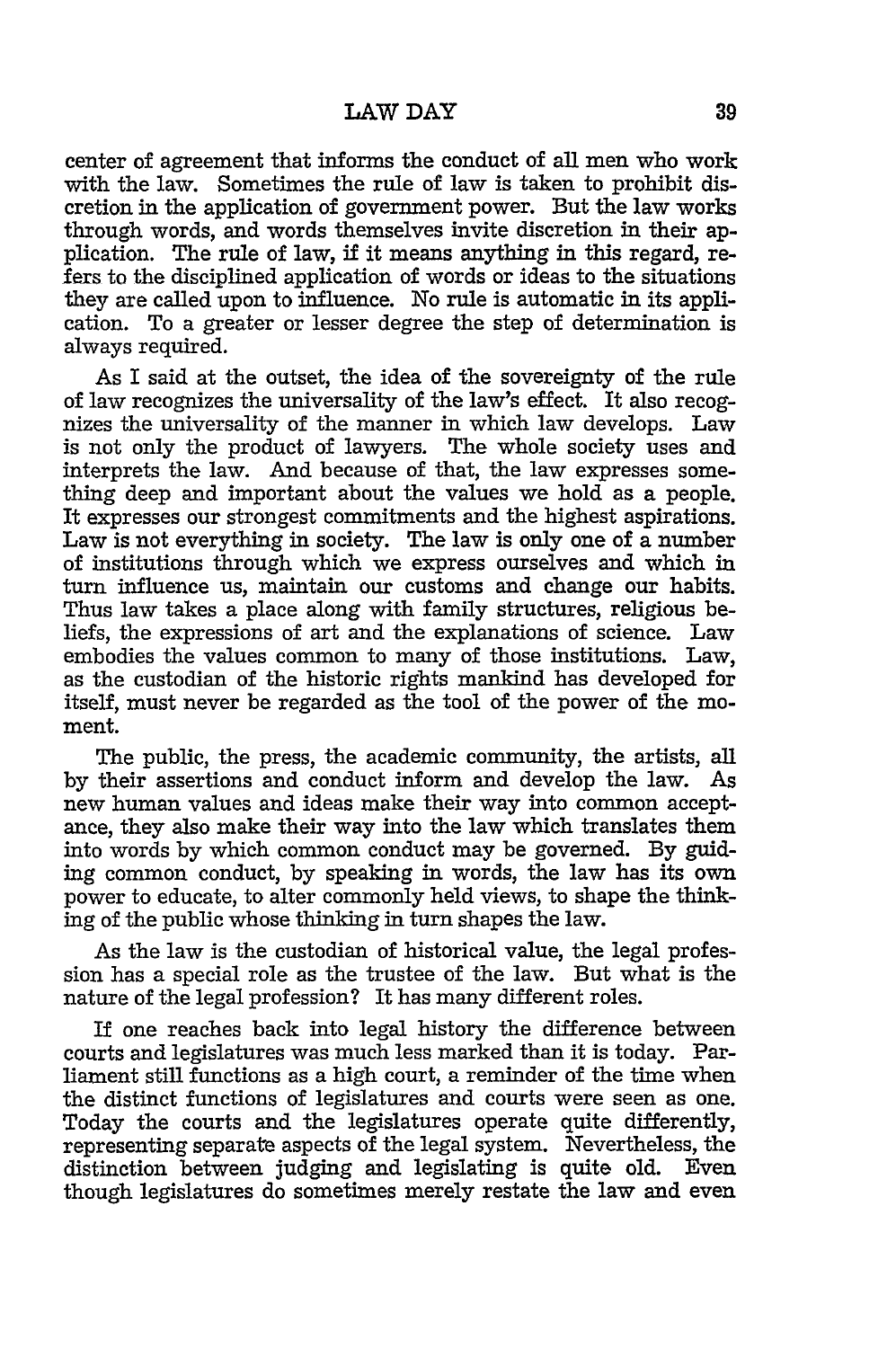### 40 NEBRASKA LAW REVIEW-VOL. **55, NO. 1 (1975)**

though judges sometimes change it, there is a central difference between applying the law as a judge and changing it in the public interest as a legislator. The legislators are guided, of course, by their vision of the Constitution's meaning and by a sense of duty to lead and to speak for their constituents as the constituents would speak were they present to be informed by debate in the public forum. The question of change is before the legislator and the fashioning of the public will must be their goal. Legislatures in large part are the forum for public involvement in its most immediate, changing and diverse form.

Courts recently have on occasion been places of high public drama, and modern procedures allow great diversity of interest to be represented in cases which would at one time have included only the two primary parties in dispute. Still the courts have a different goal than legislatures. Theirs is not primarily to shape the public will although they do this somewhat. And they must display a different sort of reasoning to support their judgment. The power of judges to resolve disputes and speak the law depends in large part upon the unique tone in which they render their judgments. More than any other lawgivers, they derive their power from the acquiescence of others in their judgments. Confronted with the duty of resolving a particular dispute based upon a particular set of facts, the judges must meet the duty by applying resonant rules of general and lasting application so that their decisions will be seen as legitimate. Thus they determine finally the rule of law as it applies among the parties before it, but they state the law knowing that their statement will bear heavily in resolution of future disputes. Though the courts use the language of principle, principles change over time as society reassesses its values and comes to accept new ways of looking at its problems.

Because they phrase their judgments in terms of the reasoned application of principle, too often what courts say has been mistaken for the single voice of the law. Lately the practice has been to go to the judges when legislators and officials of the executive branch fail to live up to their responsibilities. The apportionment of legislatures, the operation of public schools, even the conduct of the war in Vietnam have all been brought to courts by those who would have the judges state the single rule of law. Sometimes the judges have wisely declined to comment. Sometimes they have not. In any case, the appeal to the judges as the only spokesmen of justice results from a failure to recognize the more subtle nature of the rule of law in this nation.

Throughout the history of Anglo-American law there has been a debate over the meaning of justice and its relationship with the